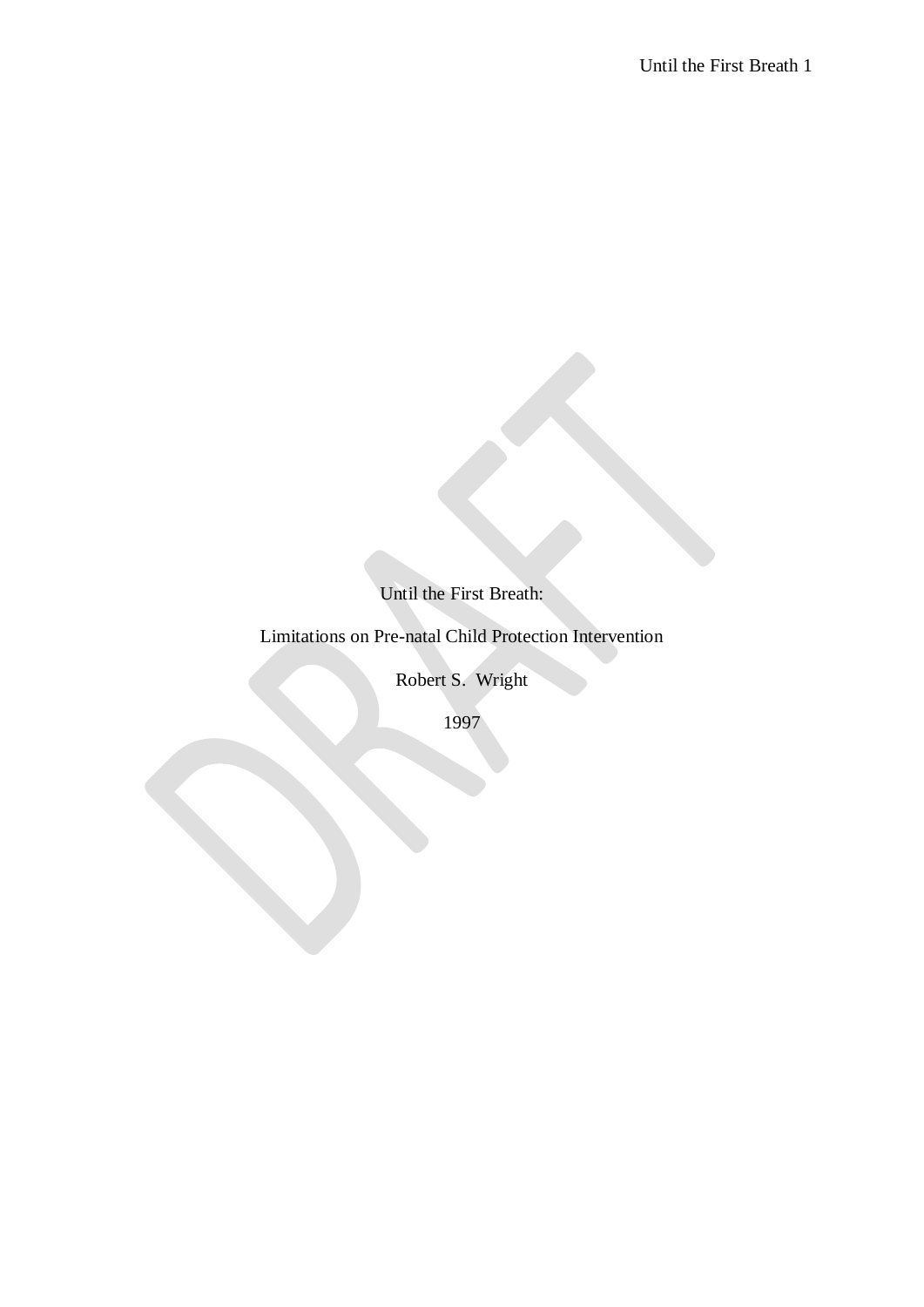Until the First Breath: Limitations on Pre-natal Child Protection Intervention

Several years ago, while working as a child protection worker in Halifax, Nova Scotia, I was first presented with a case scenario that caused me to consider the issue of prenatal child protection intervention. My client was a 25 year old African Canadian woman. She and her 3 year old son lived with her mother. She had a 7 year old son who was living with his father in another province. When the case first came to my attention my client was six months pregnant, was a known crack addict and had been missing for several weeks.

The case was reported by my client's mother who was no longer able to care for her 3 year old grandson. The child was taken into care and immediately the questions and demands began to be asked: "What are we going to do? That woman is probably on a 24/7 (24 hours a day, 7 days a week) high! We need to find her!!" What is the Province's responsibility to protect the life and health of the unborn child? Does that change when the child will almost certainly suffer dire medical and social consequences as a result of the mothers' behaviour while pregnant? A recent case in Canada has sought to formally test this question by asking the court to approve mandated treatment for a client remarkably similar to the above mentioned case.

On or about August 2, 1996 the Winnipeg, Manitoba office of Child and Family Services petitioned Court of Queen's Bench Justice Perry to order the involuntary detention and treatment of a 22 year old, pregnant woman who was addicted to crack cocaine. The particulars of this specific case are extremely powerful and are probably the reason that the agency took this matter before a judge. The woman has three other children that have been taken into care. Two of these have continuing health problems caused by their mother's substance use when they were yet unborn.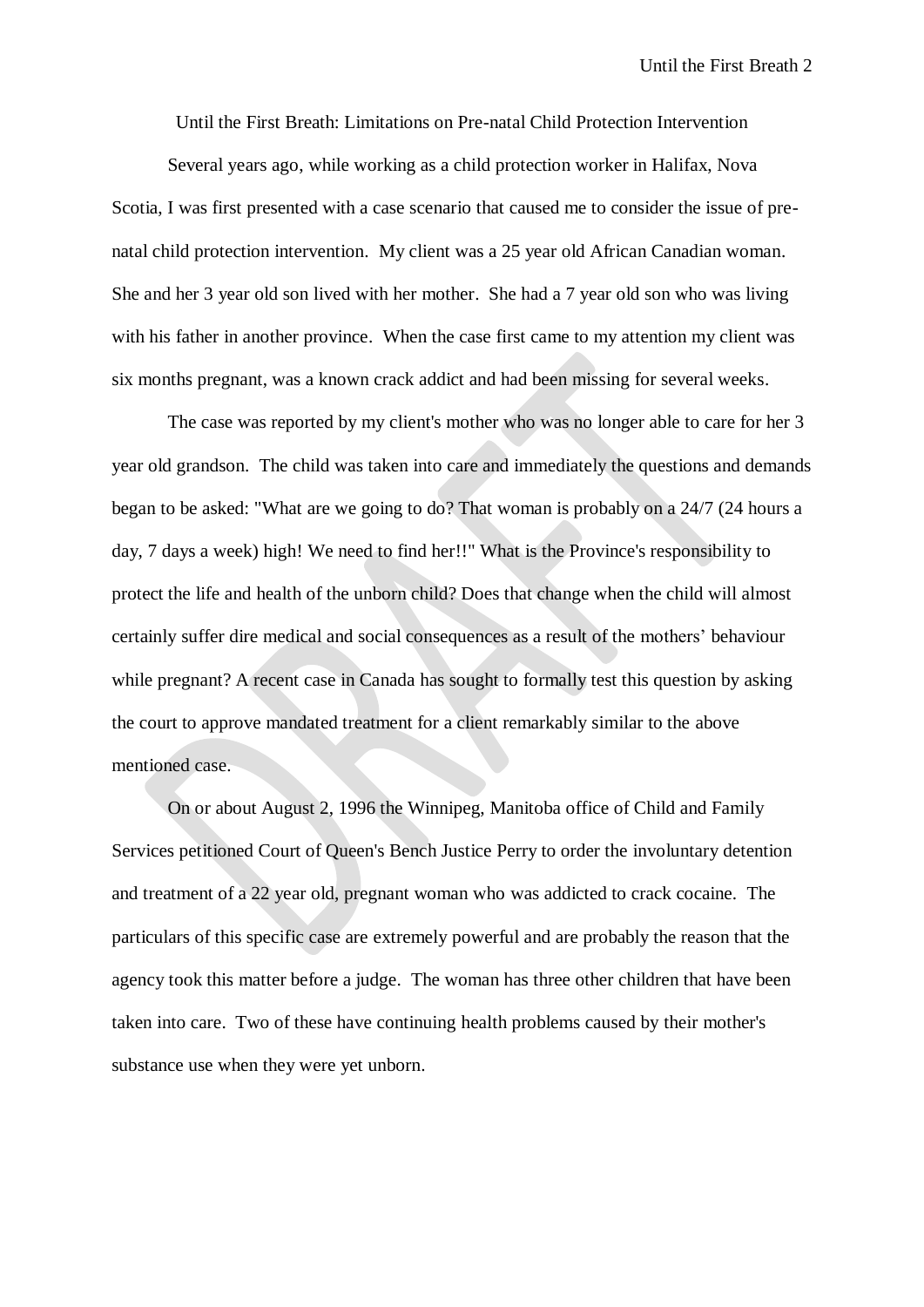Until the First Breath 3

Legal Reaction to Fetal Abuse

At first glance the Winnipeg case listed above seems shocking and rare. But a closer look at recent trends in American jurisprudence suggests that the issue of fetus abuse is getting an increasing amount of attention . Some sample cases are noted:

In South Carolina on July 15, 1996 the state Supreme Court ruled 3-2 against a woman who appealed her sentence of an eight year prison term for child neglect. The woman was convicted of smoking crack cocaine when she was pregnant (McDonough, 1996, July 21).

In Wyoming in November of 1989, a 29 year old woman was charged with endangering her unborn child. The prosecution argued that the woman's excessive alcohol consumption put her unborn child at risk. Though the charges were dismissed it raised serious questions about the issue of fetus abuse, fetus rights and women's rights to privacy. Interestingly, the public defender who served as a court appointed advocate for the woman's minor children, later called for legislation that would protect unborn children (Pelkey & Quarterman, 1990, February 4).

In 1987 Pamela Rae Stewart is arrested by law enforcement agents in California on charges connected with the death of her two month old son. Her crime: Failure to follow her physician's warnings against having sex and smoking marijuana in the latter stages of her pregnancy. Her activities were legally defined as failure to furnish necessary care for her child. The child was born brain-damaged and died two months later (Taylor, 1989, March 31).

A very innovative twist among fetal abuse cases involved a Florida woman being jailed on charges of giving cocaine to a minor. Though the law was designed to combat school yard drug trafficking, the minor in this case was the woman's unborn baby. Her child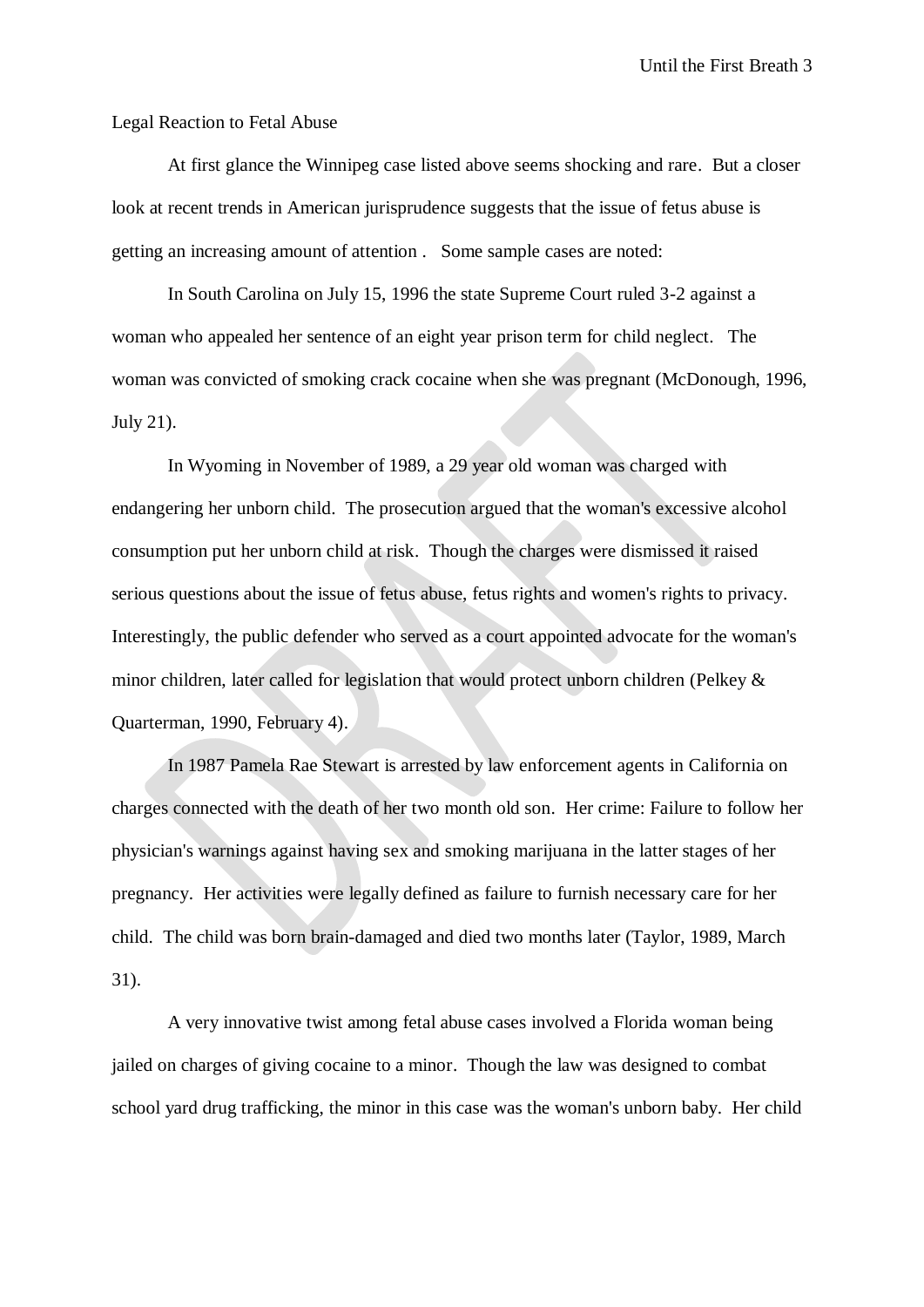was born addicted to cocaine as a result of the woman's substance abuse in the later stages of her pregnancy (Taylor, 1989, March 31).

This variety of legal responses to fetal abuse is consistent with the list of currently employed responses discussed by Madden (1 993). He asserts that there are four different ways that the state has attempted to restrict the potentially hazardous behaviour of pregnant women: Use of the criminal code to restrict all such behaviour, use of the criminal code to restrict just illegal behaviour, use of family law to restrict all behaviour whether legal or illegal, and reliance on current language and policy to guide case by case decision making. Though these various responses are presented as existing on a continuum, it would seem to date that all have resulted in the same type of response: A punitive one.

# Science and the Law

The issue of fetal rights and fetal abuse is a complex mixture of advanced medical technology, medical ethics and law. That a fetus is valuable and, to some extent, has rights is well established. Ancient texts such as the bible proscribe certain punishments to those who might cause an unnatural abortion by injuring a pregnant woman. It appears that English common law allowed abortions to be performed prior to the 'quickening' - time at which the fetus is first evidenced to be moving at about 1 6 or 1 8 weeks - of the fetus. Laws prohibiting abortions altogether were not enacted in the United States until the latter part of the 18th century (Roe v. Wade, as cited in Baird & Rosenbaum, 1993).

The famous Roe v. Wade case legalized abortion in the United States in 1972. This landmark case recognized that the issue was brought to the court as a result of emerging medical technology. The case then was directly opposite to the case now. In 1972 it was partly argued that the historical prohibition against abortion was due to the hazards such a procedure has for women. In 1972 modern medical technology significantly reduced the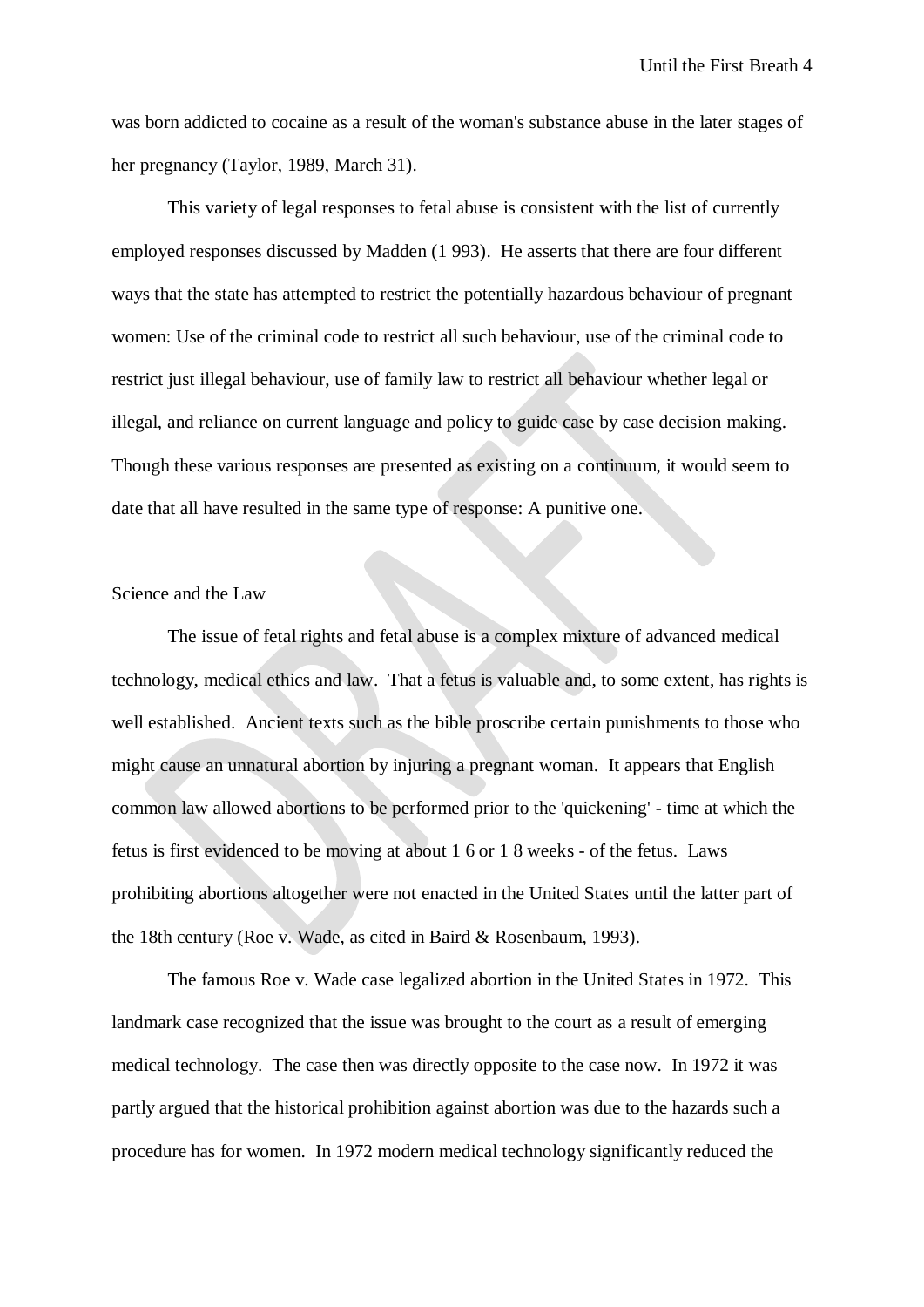woman's risks (Roe v. Wade, as cited in Baird & Rosenbaum, 1993). The argument now is that advances in medical technology are able to monitor and care for the health of a fetus as if it were a separate entity from the woman carrying it (Wood, 1996, August 19; Madden, 1993).

The pace of advances in medical technology in the area of fertility and reproduction has been so great in recent years that legislators and even medical ethicists have been unable to keep up. Today doctors regularly extract ovum and sperm from would-be-parents, fertilize them in-vitro and freeze them for later use. Thousands of such potentially viable fetuses are destroyed each year by parents who have either successfully given birth or who no longer wish to pursue expensive therapies. The ability to determine birth defects and physical characteristics by means of genetic testing opens up a completely new area for legal consideration; that of selective child rearing (Wood, 1996, August 19). Already the practice of aborting unwanted female fetuses has become so large spread in Canada that certain jurisdictions refuse to identify gender in-utero.

Given the state of medical technology the intrusion in the lives of pregnant women like those listed above is potentially only a beginning. Society's compassion and economic interests - given the cost of caring for a developmentally or physically disabled child - seem to be the motivating factor in such cases. How long will it be before the certainty of diagnostic and intervention procedures involving genetic technology will make it seem like a crime to give birth to a child with a 'treatable' hereditary disease or developmental disability?

The medical nature of the fetal abuse dilemma has prompted some Canadian physicians to bring the matter to the floor of the annual meeting of the Canadian Medical Association. The resolution called for the Association to pressure the federal government to review legal protection for unborn children in cases in which mothers clearly put their unborn children at risk. The Association declined action and referred the motion to its board of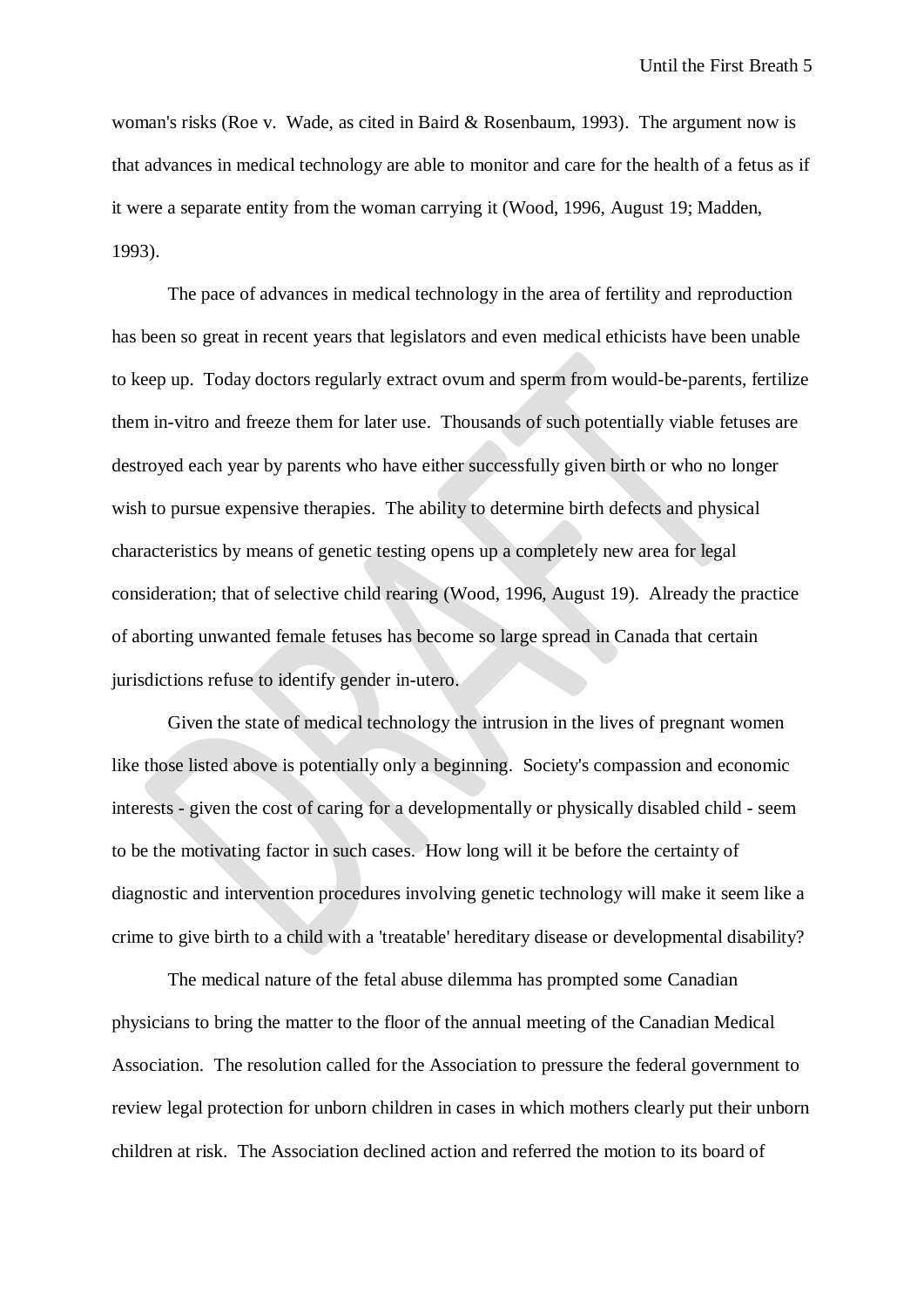directors. Clearly this national medical organization is unprepared to debate the issue at this time (Doctors skip fetus-rights debate, August 22, 1996).

Developments in legislation and medical technology have left us with an ethical dilemma. How is it possible for a society to both permit abortion and at the same time restrict the freedoms of a woman who chooses to carry a fetus to term no matter how reckless her behavior7

## Implications for the Child Welfare Worker

While medical professionals and lawyers will contribute significantly to the question of what to do with cases of apparent fetal abuse, social workers, and particularly child welfare workers, must facilitate the debate. Thus far the phenomenon has been responded to with such urgency and public outrage that the principal at the foundation of modern child welfare has seemingly been ignored. The ability to protect children, while at the same time working to strengthen and support families, must become the goal of proposed interventions (Madden, 1993). From a family welfare perspective, current interventions in cases of fetus abuse have been counterproductive.

If responses to cases of fetal abuse results in criminal proceedings against would-be moms and the apprehension of the child at the moment of birth, the effects of this policy must be considered. A Punitive response will make parents engaged in risky behaviours unlikely to seek medical or social services. This will further endanger the health of children. Contentious battles which pit the rights of the fetus against the rights of parents may also have the effect of creating hostilities between parent and child which will complicate maternal-fetal and parent-child bonding. Of course incarcerating pregnant women will ensure parent child separation at birth and likewise contribute to bonding and attachment difficulty.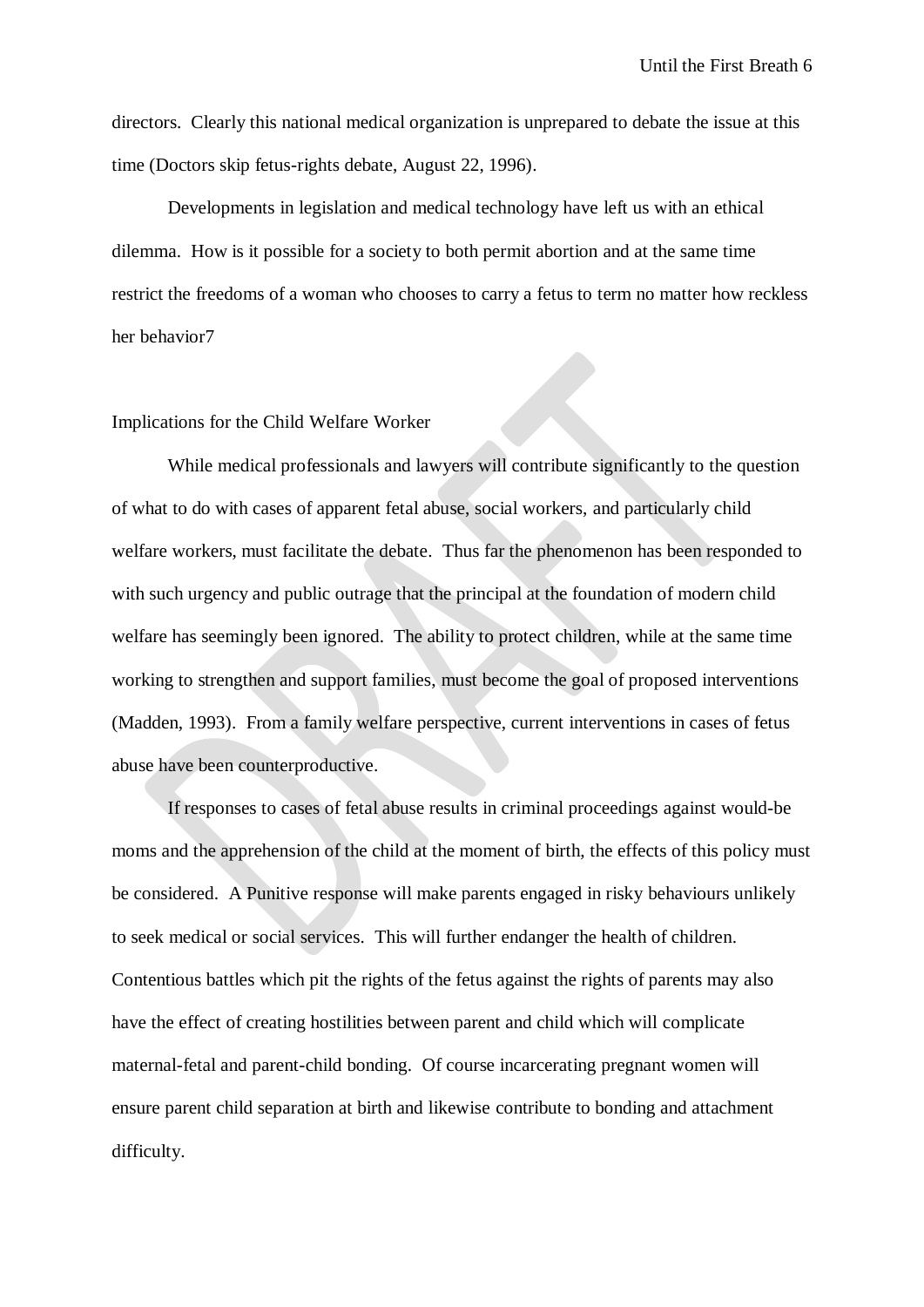Another concern for social workers in general is the use of criminal law against women whose activities are driven by a chemical addiction. The issue of fetal abuse in the face of chemical dependence is a very clear example of the futility of a criminal justice response to a psychological condition that requires intervention, not prosecution (Gustavsson, 1991). Social workers should not be agents of a system that would lock up pregnant, chemically addicted women. We should be advocates for structural change to redefine the issues.

The issue is not about uncaring, ignorant, would-be-moms. The issue is race, class, education and unemployment. To date this writer has not seen a single case of fetal abuse reported among members of the middle and upper classes. More affluent members of society experience greater access to health care and proprietary addiction treatment services. They also tend to suffer less from both the societal and individual victimization that is experienced by poor people (among whom racially visible people are over represented). Such victimization is often the genesis of the psychological foundations of addiction.

The issue is not about dramatic rescue attempts in extreme cases of prenatal chemical addiction. The issue is about the introduction and support of harm reduction models of reconceptualizing fetal abuse. Harm reduction is a term most often used in the field of chemical addictions. Rather than focusing on abstinence as the sole solution, harm reduction philosophies focus on attempting to reduce the biological, psychological and environmental impact of addiction. These interventions might include providing clean needles to intravenous drug users, providing shelters for hard to house addicts and providing safer, alternative pharmaceuticals, such as methadone, as a means of managing addiction. If such interventions were offered to pregnant women, the harm to their fetus might be substantially reduced. The provision of harm-reduction-informed pre-natal and post-natal family care services would significantly reduce the barriers to disclosure that currently exists.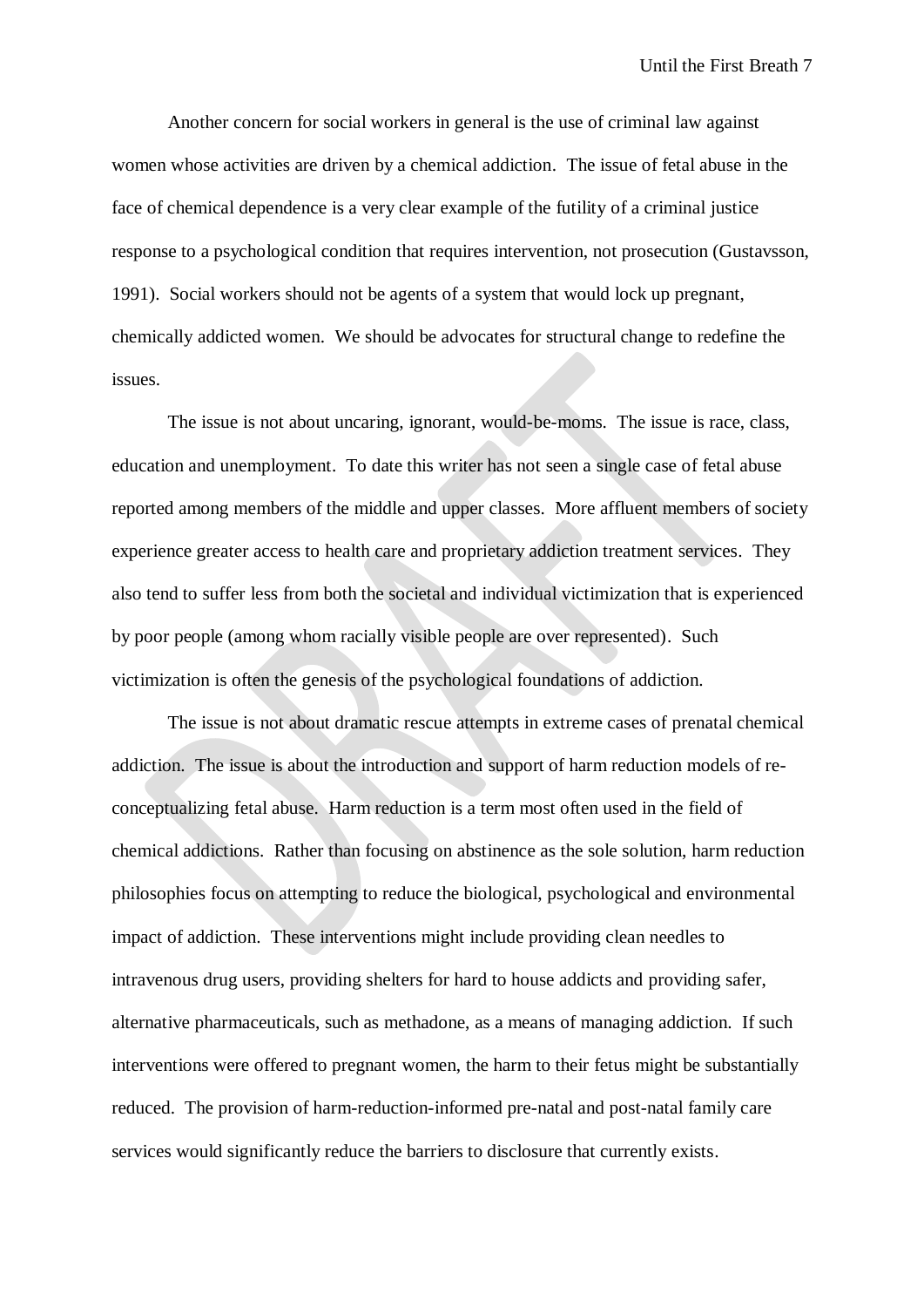Until the First Breath 8

## Case Example

At the beginning of this paper this writer introduced a case which illustrated the phenomenon of fetal abuse. The same case might serve as an example of a harm reduction intervention. When the client in question went missing the worker arranged to take the abandoned child into the care of the agency. Using contacts in the community the client was contacted and explained that this was a temporary measure that was taken to ensure the immediate welfare of the child and that efforts would be made to reunite the two as soon as possible. Though the client continued to remain on the run the child welfare worker was able to meet with her on occasion for support and encouragement and to provide her with nutritional supplements and consultation regarding prenatal care and post-delivery planning.

When the client went into labour she checked herself into the maternity hospital. Staff there had been previously alerted to watch for her. As partners in the plan, staff at the hospital provided supportive and encouraging care, keeping the mother fully appraised of the child's health and including her on all decisions related to the care of the child. Staff also provided support and understanding about the clients substance abuse issues. As planned previously with the client, the child was formally apprehended at birth but remained in her physical care while in hospital.

Parent child contact was continued by placing both children (the new infant and 3 year old son) and their mother in the home of a suitable restricted foster home. The placement was with a young, single mother who had experience dealing with family members who had chemical addictions. Over the next three years parent child contact was successfully supported. Though the periodic substance use continued when the client would spend weekends and overnights with friends, the client's addictive behaviour never endangered the care of the children.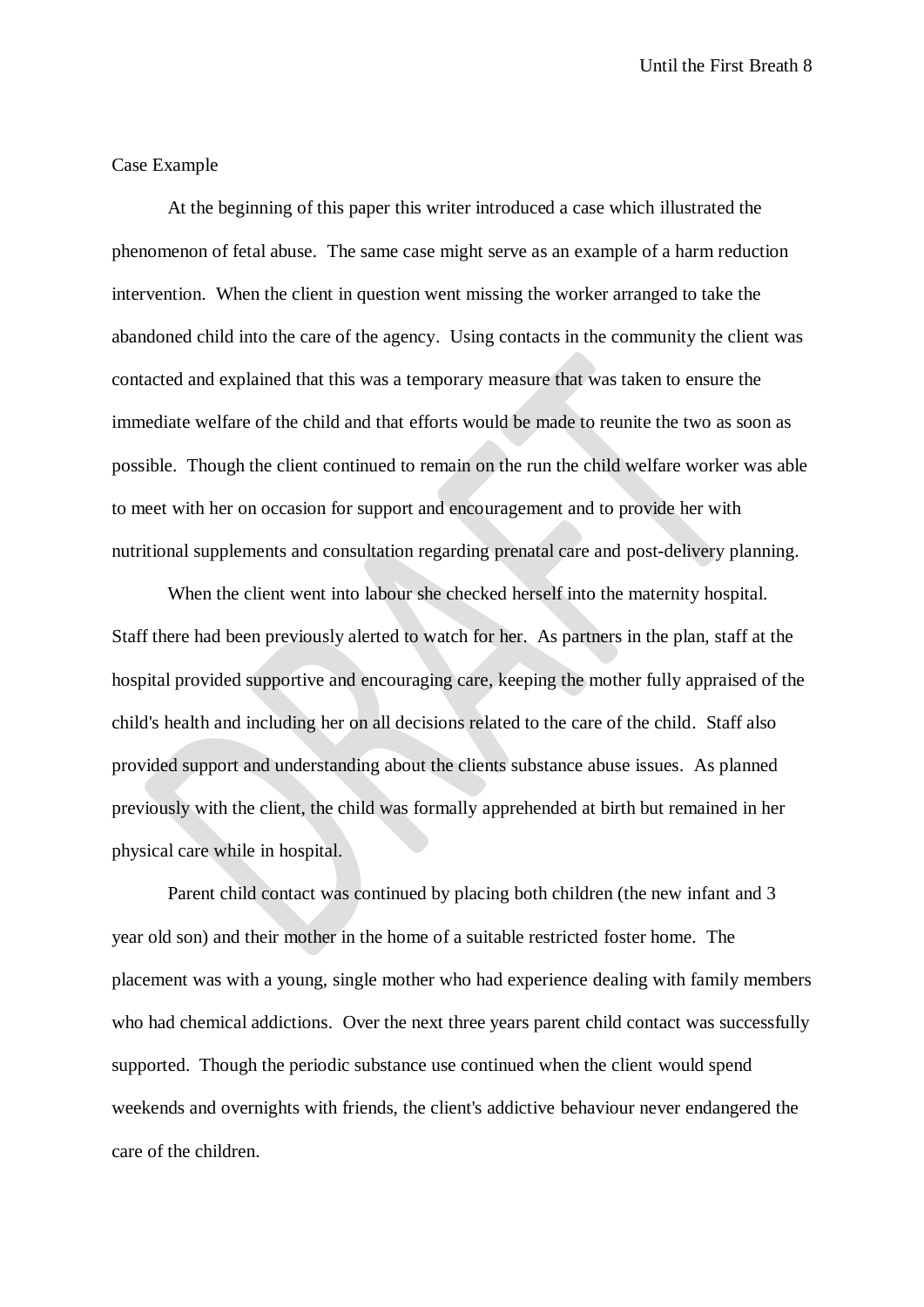The client had several failed attempts at treatment for her dependency and the legislation's timelines ultimately required the agency to make permanent placement arrangements for the children. The children were placed together in a loving home with a woman who had served as their respite foster care worker over the previous three years. The client was familiar and comfortable with this placement and though saddened by her inability to maintain legal custody, was happy that the children were not placed with strangers. Because of the nature of family network within the Black community the children continue to receive news and periodic visits from their mother. They remain in contact with their natural extended family through church and community activities. Though no formal arrangement has been made, all parties see the potential of mother one day becoming a more significant part of the children's lives as they become older and she more successful in rehabilitation.

Though the mother ultimately relinquished custody of her two children, the bonding and attachment needs of the children were met. Continued knowledge of their parents and contact with biological family was also preserved. Throughout the process the court was satisfied that at no time was the care of the children jeopardized.

Such a case is an excellent example of interagency cooperation and creative case planning which placed the goal of protecting children firmly in the context of preserving family. That the judge who presided over the matter was herself an African Canadian woman with a vision that went beyond the punitive response of criminal legislation was critical to the overall plan.

### Conclusion

Advances in medical technology which enable us to predict and monitor the deleterious effect of parental behaviour on fetal development creates a whole new area of societal concern. The speed at which technology has come to this place has left us without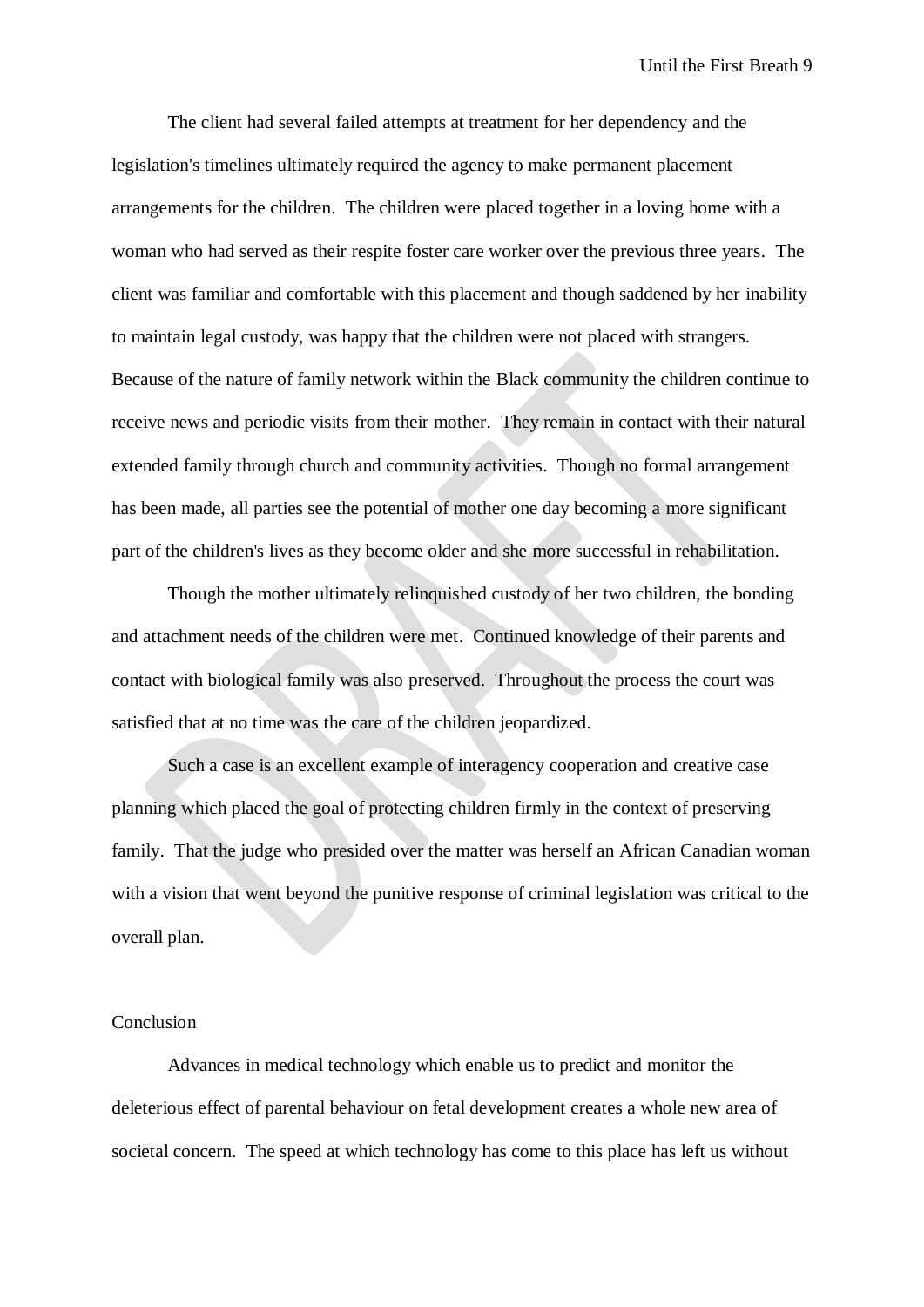the appropriate legislative and policy guidelines to direct successful interventions. As if affected by future shock society seems likewise to be caught without a long-range vision of the effects of interventions hastily applied.

As child welfare workers are enlisted to respond to the issue of fetal abuse they must take the helm. Leading the development of innovative programs and services will require all the knowledge, values and skills of our profession. Fully collaborating with medical and legal professionals will increase the chances of creating a seamless plan that protects children, reduces the harm to fetuses and respects the rights and provides for the needs of parents.

Recognition of and sensitivity to the gender, race and class implications of this issue will heighten the practitioners awareness of the need to move slowly in the development of sweeping policies. Careful consideration must be given to include those traditionally disenfranchised when systemic planning is undertaking at the agency, community and legislative level.